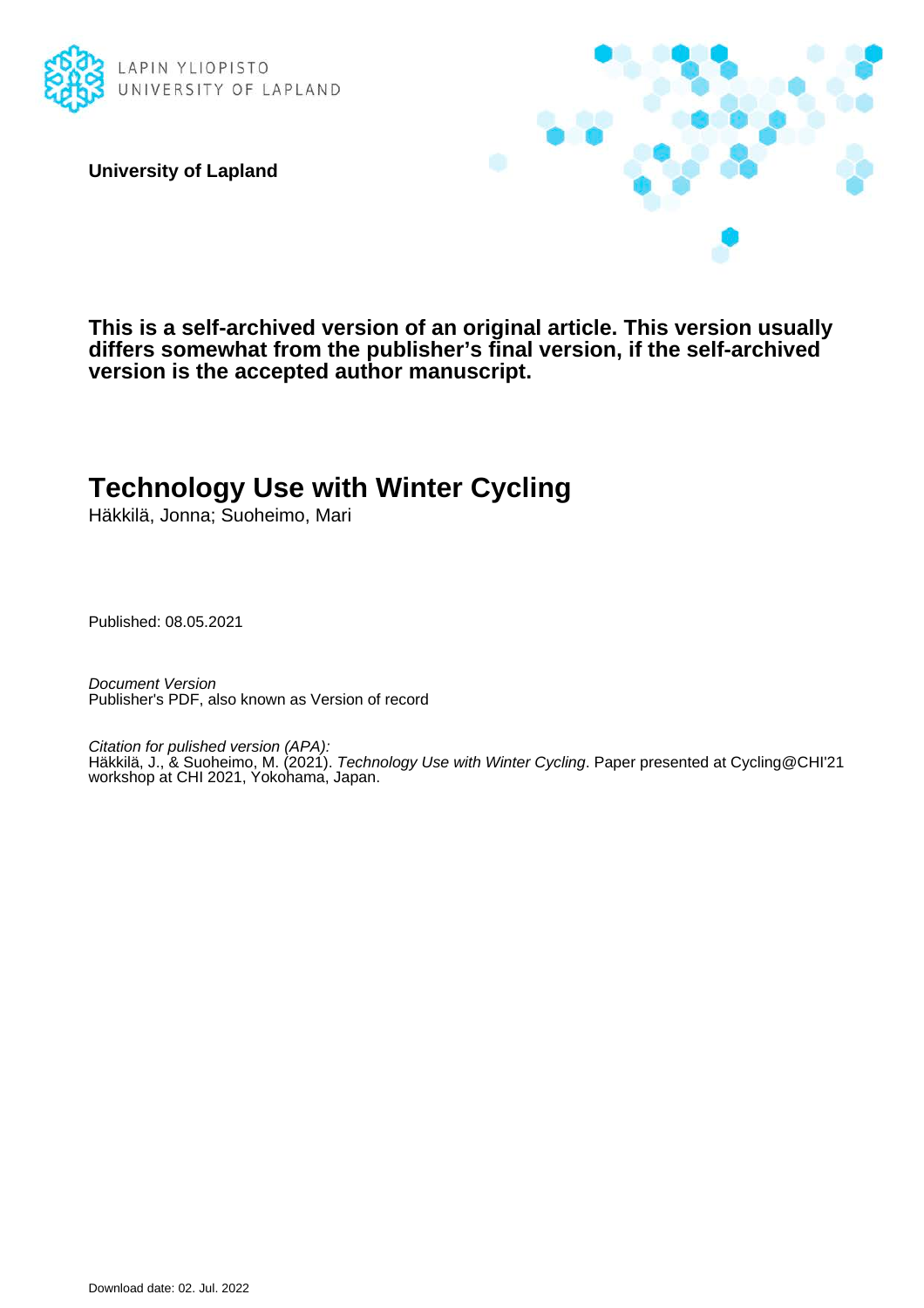# Technology Use with Winter Cycling

# MARI SUOHEIMO, University of Lapland, Finland

# JONNA HÄKKILÄ, University of Lapland, Finland

In this paper, we present our online survey (n=81) results related to technology usage in winter cycling. Snowy, cold, and dark winter conditions set special challenges for cyclists. The findings highlight that the most commonly reported challenges relate to fast battery drainage in the cold, and the use of gloves which hinder the use of touch screens and general dexterity with equipment.

#### CCS Concepts: • Human-centered computing → Human computer interaction (HCI).

Additional Key Words and Phrases: Winter, cycling, outdoors, sports, HCI

#### ACM Reference Format:

Mari Suoheimo and Jonna Häkkilä. 2021. Technology Use with Winter Cycling. In Cycling@CHI: Towards a Research Agenda for HCI in the Bike Lane at CHI '21, May 8-13, 2021, Yokohama, Japan. ACM, New York, NY, USA, [5](#page-5-0) pages.

## 1 INTRODUCTION

Outdoor recreation has been proven to be good for both physical and mental wellbeing [\[10\]](#page-5-1). Biking is an activity which combines many beneficial factors, as it can be conducted e.g. for commuting, recreation, sports, and health and wellbeing in general. The Covid-19 pandemic rapidly affected society, creating challenges in many sectors of everyday life, ranging from direct health concerns to practicalities caused by social distancing requirements [\[5,](#page-5-2) [11\]](#page-5-3). A large scale survey conducted in nine European countries revealed that during the pandemic lock-down period, physical inactivity time increased by 50% on average [\[11\]](#page-5-3). On the other hand, it has been reported that the pandemic caused a drastic increase in bicycle sales [\[1\]](#page-5-4), to the point that manufacturers could not keep up with the demand [\[15\]](#page-5-5). Biking offers a way for physical activity and recreation within the requirements of social distancing. Thus, examining practical issues affecting biking is more timely than ever.

In this paper, we focus on technology usage while cycling. Biking necessarily requires some technology use, e.g. lights, as a legal requirement, but in the era of wellness tracking and smart phone apps, the technology use expands beyond the basic bicycle equipment. There is also a trend to invest money into the hobby equipment, and opportunities for specific tools and applications are expanding. In the following, we address the special context of winter cycling, which sets special requirements for biking and the usage of technology. In the scope of this paper, with winter, we mean conditions with snow, ice, and temperatures below zero Celsius. Figure [1](#page-2-0) illustrates the context of our study, biking in winter.

## 2 RELATED WORK

Interacting with technology in the outdoors and nature context has lately gained increased attention among humancomputer interaction researchers [\[3,](#page-5-6) [9\]](#page-5-7). Bicycles are an popular mode for exercising outdoors. It is also globally a

© 2021 Copyright held by the owner/author(s).

Manuscript submitted to ACM

Permission to make digital or hard copies of part or all of this work for personal or classroom use is granted without fee provided that copies are not made or distributed for profit or commercial advantage and that copies bear this notice and the full citation on the first page. Copyrights for third-party components of this work must be honored. For all other uses, contact the owner/author(s).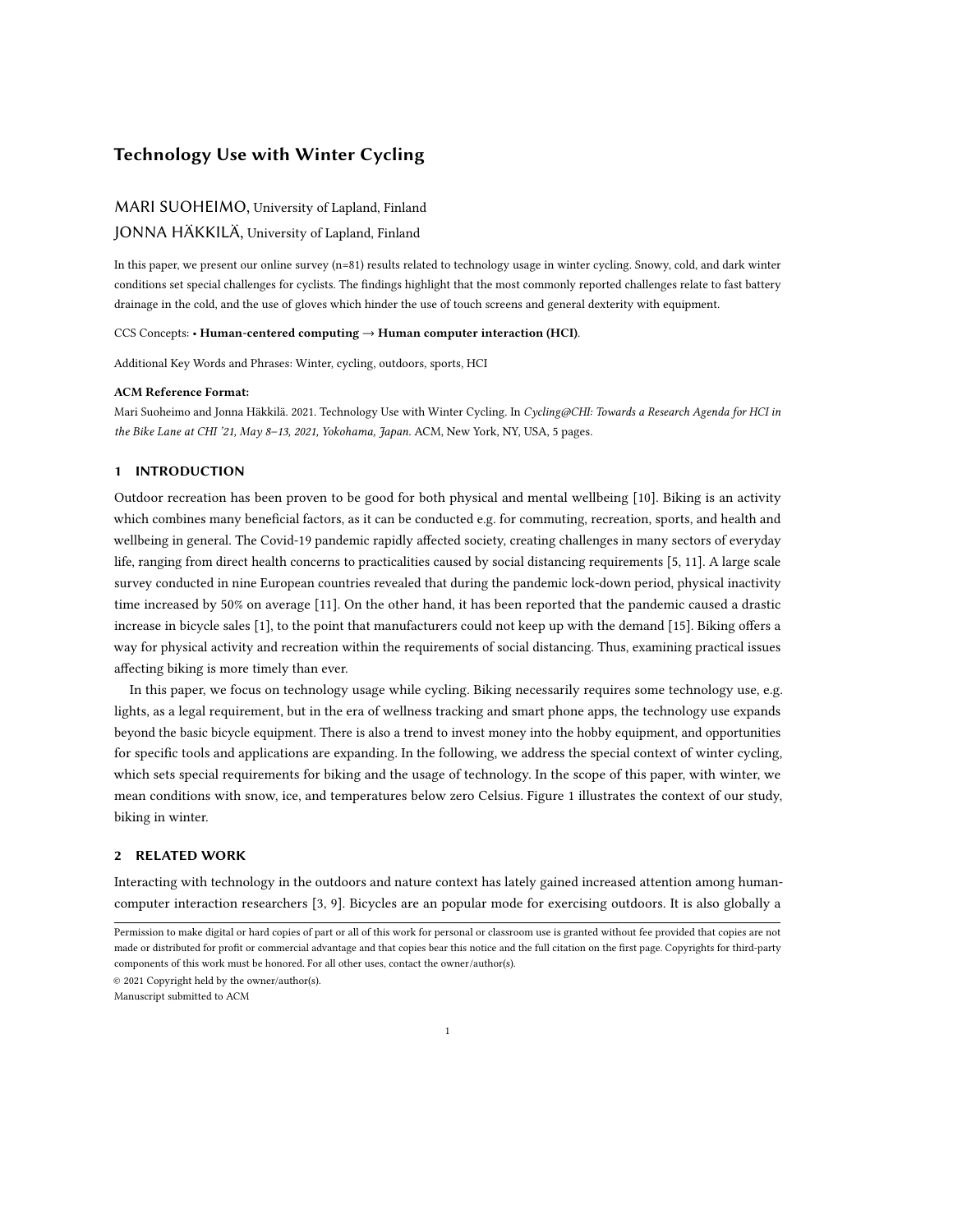<span id="page-2-0"></span>

Fig. 1. Winter cycling requires handling cold, snowy and dark biking conditions, and takes place both in the urban environment and outback tracks.

practical means for commuting, promoting at the same time sustainability and a healthy lifestyle. Generally, many of the concepts and prototypes related to HCI while biking are related to safety. For instance, Dancu et al. have explored projection to improve the visibility of turning signals [\[2\]](#page-5-8), and Matviienko et al. audio, haptic, and visual warning signals for child cyclists [\[8\]](#page-5-9). Today, mobile phone usage is truly omnipresent, and they are used also during sports and commuting activities, including cycling [\[7\]](#page-5-10). This has led to attempts to improve the safety of bikers (and the people surrounding them) while using a mobile phone, so that the visual attention of the biker would not leave the road and hands could be kept in the handlebars. For instance, concepts and prototypes suggesting smart phone controls attached to the bike [\[16\]](#page-5-11), or providing navigation information projected on a heads-up display or on the road [\[2\]](#page-5-8), or with a vibrating tactile belt [\[13\]](#page-5-12), have been suggested. These examples illustrate that the topic of technology use while biking inspires HCI researchers, who are seeking solutions that could be used by large masses of users in the future.

In our research, we wish to focus on a specific context of winter use. Winter is an interesting design context, as with snow, ice, and frosty temperatures, it creates additional challenges for the use of outdoors technology. HCI research has reported how winter sets challenges for urban computing, where snow can e.g. hide public displays [\[17\]](#page-5-13). Cold also affects negatively on the fine-motor skill performance, hindering e.g. the use of a mobile phone [\[12\]](#page-5-14). Sports tracking technology and user interfaces with them, e.g. sports watches, must endure the challenging sports conditions [\[14\]](#page-5-15). Possibilities of technology and new concepts in winter outdoors sports have been explored e.g. in the context of skating, snowboarding, down-hill skiing, and cross-country skiing [\[4\]](#page-5-16). Our current research reported in this paper aims to add on understanding into the area of technology use in winter sports by studying another sport activity, winter biking.

#### 3 SURVEY ON WINTER BIKING

#### 3.1 Survey Design and Participants

To chart the practices and preferences in winter cycling, we organised an online survey. This survey was constructed of three sections, where the first inquired background information, such as the age, gender, and how frequently the person rode a bicycle. The second part focused on understanding the use of technologies in biking, i.e. what kind of technology the participants used in winter and summer biking, and how they attached or carried. The third section aimed to chart the challenges and ideas related to the technology use in winter. Participants could also share images to illustrate these situations.

In total, there were 101 responses to the survey. Filtering out the participants not cycling in the winter, left a dataset of 81 responses. The responses were from 64% women and 33% from men, and 3% identified as other or did not wish to respond. The largest age group was 18-15 years (48%), the second biggest was 26-35 (28%), and third largest 36-45 (12%). A vast majority (98%) lived in Finland. Almost half (45%) of the participants used their bicycle on daily basis, and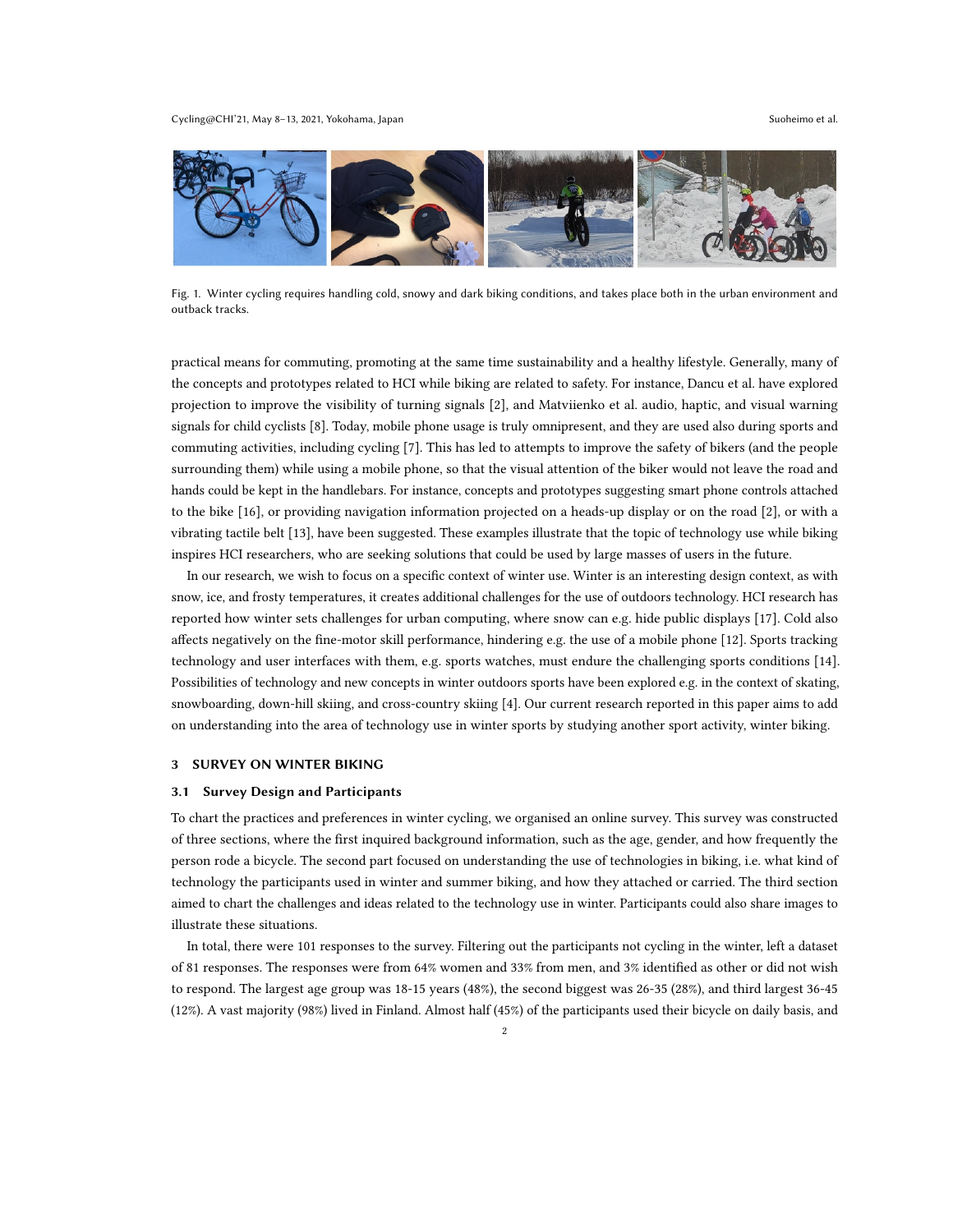<span id="page-3-0"></span>

Fig. 2. Reported technology use in winter and summer biking (total n=81).

21% weekly during the winter season. A quarter (25%) reported to cycle on monthly basis, and 18% a couple times in a winter.

## 3.2 Results

The most of the participants (85%), used the same bike in winter and summer. Only 9% used a different bike for winter and summer, and 6% reported using a different bike sometimes. Winter studded tires were used by 28% of the participants.

Participants' technology use during winter and summer biking is summarized in figure [2.](#page-3-0) The most common technologies used in winter were lights, earphones, mobile phones, and activity monitors. In total 83%, used lights attached to the bike itself, and 9% on the helmet. Other technologies identified by the respondents were reflectors hung on a bag (participant #2), spoke reflectors (#4), bell (#4), GPS (#7), and an electric bike (#49). Also, there were two respondents who claimed not to be using any technology. Places where the respondents attached the technology were the handlebars (73%), ears (51%), pocket (47%), helmet (14%), rear basket (10%), wheels (5%) and front basket (4%). Other places mentioned were bike fork (#20, #47) and saddle (#20, #19, #50), or a light attached to a backpack (#1, #38), rack (#30, #47), or wrist (#50).

The technology use between summer and winter biking differed somewhat. Not surprisingly, the lights were used more extensively in winter. Interestingly, other common technologies, i.e. mobile phones, earphones, and activity monitors, were used almost as much in winter as in summer, figure [2.](#page-3-0) When explicitly asked, approximately half (56%) of the participants thought that their technology use was different in winter than in summer biking. Most commonly, the use of lights was commented to be different. For instance, participant #11 commented, "In winter cycling, I use lights that blink. They are not needed in summer cycling." Also the influence of the cold context was highlighted, e.g. that one should take care how to keep the mobile phone warm while using a hands-free (#20), and to use bigger earphones to keep the ears warm (#6), e.g., "In summer, I can use my phone while riding, but in winter not so much because of the cold. In winter, when I go, I can for instance put a podcast on already when still indoors" (#33).

The challenges with batteries were commented both as a contrast between winter and summer, as well as when the specific challenges of winter biking were requested. The cold weather was commented to shorten the battery life (#6,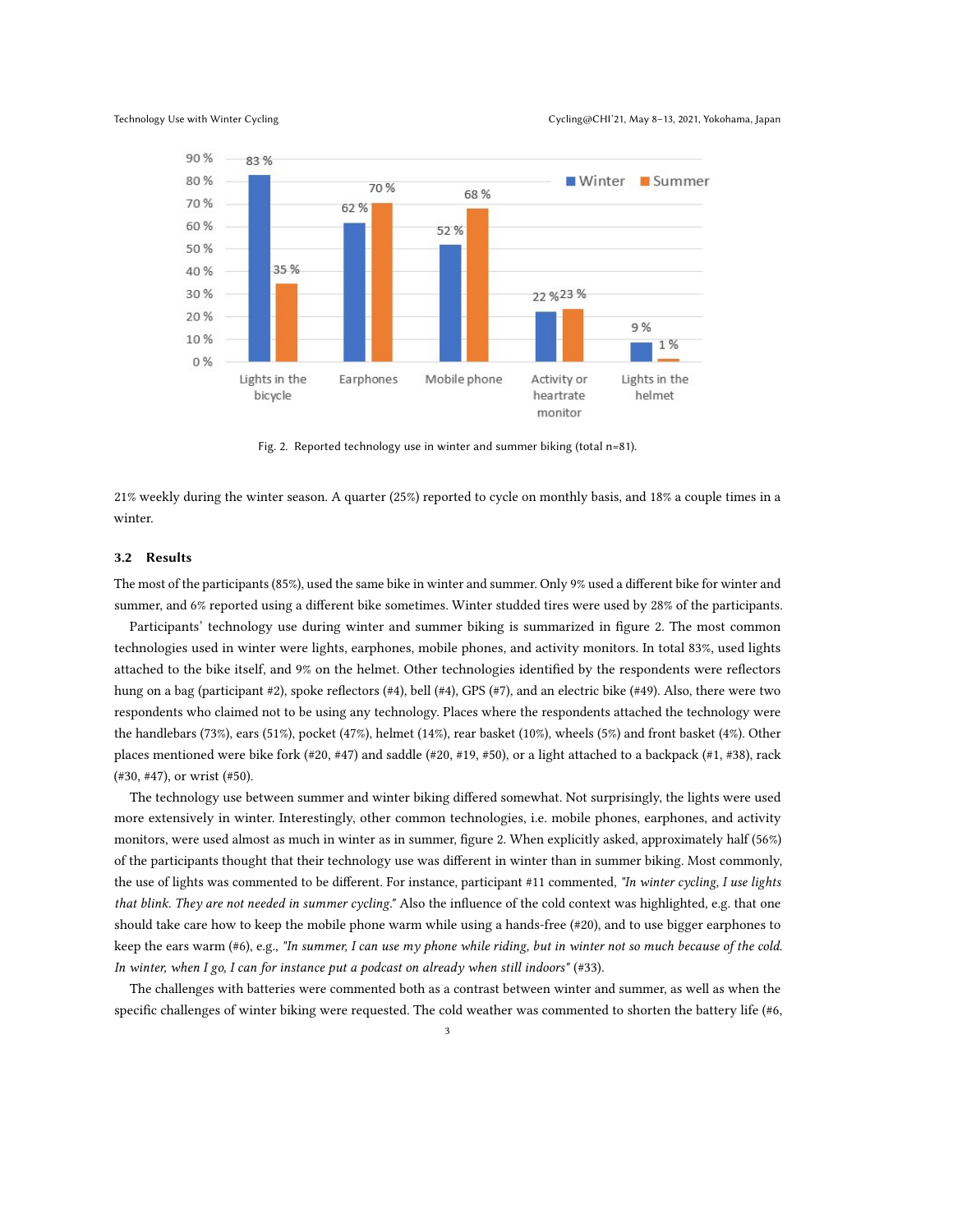#7, #11, #13, #15, #20, #57, #60, #63), and the condition was commented e.g. as follows: "...some lights typically turn off during the winter due to the cold (you need to test and find the ones that still work in the very cold weather). Same goes for the phone, I use it the same as in the summer, but cannot keep it outside too long or the battery might die (I keep it in my coat). My hands also get cold as smart phones are not easy to use with gloves!" (#11). In addition to the battery drainage, another common difficulty related to the use of gloves, which was mandatory in minus degrees. This was illustrated also in a photo, see figure [1.](#page-2-0) It was hard to use a touch screens with gloves on (#20, #4, #11, #63, #69), and one needed to take them off in order to operate the lights or the bike lock  $(\#1, \#2)$ . These issues were covered nicely in the following response: "I need to check my phone from time to time (to look at Google Maps or select a specific song or podcast on Spotify). For that I need to stop, take my gloves off and handle that. That interrupts my flow with cycling. Also, due to the low temperatures, my earphones stop working. When that happens, I stop and warm up the jag part so it works again" (#2). Also, a thicker layer of clothing was seen to cause hindrance, as there was "a general lack of dexterity due to additional clothing layers" (#4). Participant #6 had noticed that s/he was looking less at the activity wristband due to the cold weather and for having so much clothes on. Yet another challenge that was mentioned was the dirt covering the lights and reflectors (#4).

As the final question, the participants were asked for ideas or wishes related to technology and winter biking. Heating elements for different places, such as for the handlebars or lock, were suggested by several participants. Some wondered if they should change the current equipment for such that could be better handled with gloves, e.g. to get a bigger key (#1) or a phone holder for the handlebars (#13). A possibility to access the mobile phone while it was inside the winter clothes were also suggested (#6). Generally, durable equipment made specifically for a cold environment was wished for (#11; #15, #16, #76, #77).

#### 4 DISCUSSION AND CONCLUSION

Not surprisingly, the biggest differences in technology use in winter and summer biking was in using lights. This reflects the geographical location of the study participants, who were mostly from Finland. Short days and long polar nights are predominant in the mid-winter, while summers are characterised by short and light nights. On the other hand, it was quite surprising that the mobile phone, earphones and activity tracker usage was commented to be quite similarly common throughout the year. Despite of the practical challenges, the users seem to have a high motivation to use these technologies.

The findings of using technologies in winter biking are much related to the harsh winter weather. The cold requires more from the equipment and people need to invent ways to keep the equipment warm. Most challenges related to two main aspects, which took place due the cold winter weather: the battery drainage, and the extra clothing that was required compared to summer biking. Prior research has also pointed out that one main challenge in winter HCI is with flat batteries [\[4\]](#page-5-16). Also the challenges of interacting with a mobile phone [\[12\]](#page-5-14) and the touch screen usage with gloves has been previously reported. The latter can be addressed with gloves designed for the purpose [\[6\]](#page-5-17), but with this use context and participant sample, this was not reported as an adopted solution. Not only the touch screen interaction, but also reaching the phone or activity tracker through thick layers of clothes is a challenge. These challenges give useful insight for future concepting of interactive technologies for winter cyclists.

It is worth noting that the legislation in each country has an effect on the technology use. In Finland, it is obligatory to use a helmet, which makes attaching light or other technology to it viable. Moreover, the police fine cyclists riding in the dark without lights (a light at the front and a red light in the back). There can also be restrictions where to attach